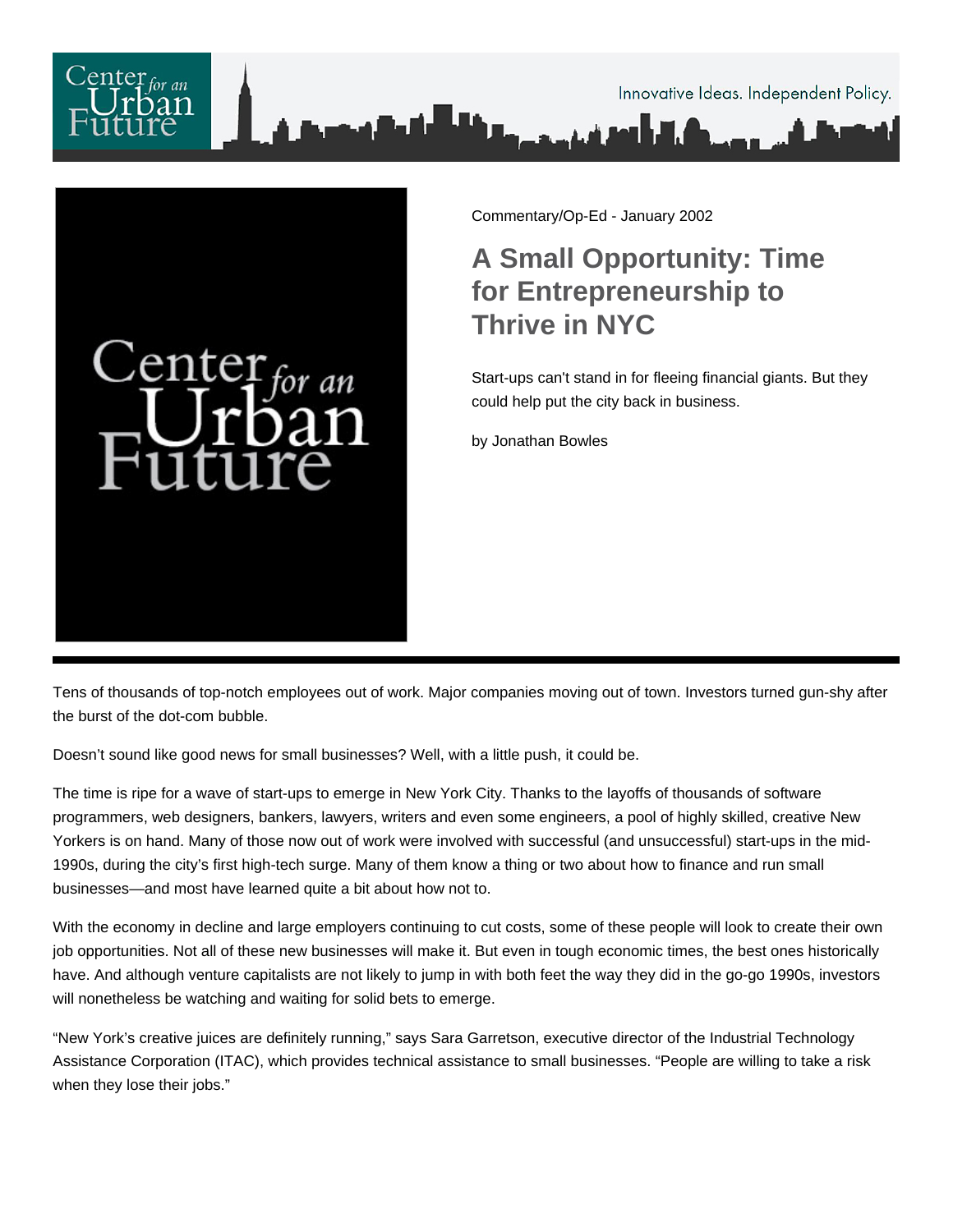The city should seize this opportunity. Not only would a start-up boom help jump-start the economy, but it would also beginto prepare us for a future in which small and medium-sized businesses will increasingly be the real job engines.

Smaller businesses—particularly technology-related firms—are the most likely candidates to pick up the slack left by the financial-industry giants, which have begun dispersing their operations throughout the region. Even some of those corporations that have recommitted to being in Manhattan have transferred some of their employees to offices in New Jersey and Connecticut. By mid-December, the Federal Reserve Bank of New York estimated that 18,000 jobs at stock brokerages, banks and insurance companies had permanently moved from lower Manhattan to Jersey City and elsewhere in New Jersey since the September 11 terror attacks.

"The big financial firms will probably keep important corporate presences in Manhattan, but there will be a continuous leakage of jobs to Connecticut, New Jersey and elsewhere," says Neil Barsky, managing partner of Midtown Capital Partners, an investment management firm. Even before September 11, the financial industry was no longer the jobs powerhouse it once was. Although investment banks still contribute a disproportionately high amount of revenue to the city, even during the incredible boom times of the 1990s they generated just 45,000 of the roughly 430,000 jobs created—and about half as many jobs as the industry generated during the 1980s upturn.

Overall, from 1993 to 1996—as the city was coming out of the last recession—large businesses created just 22,000 new jobs, while small businesses created almost 100,000, according to the city comptroller's office. Before September 11, 98 percent of the city's businesses had fewer than 100 employees—and 89 percent had fewer than 20. Says Barsky: "In the absence of big-company growth, it is reasonable for the city to fuel the creation of new businesses."

Fostering small businesses is a role tailor-made for Mayor Michael Bloomberg, who started his own company after being booted from Salomon Brothers in 1981. His \$10 million severance package certainly helped. But the point is that today, Bloomberg LLP employs thousands. By embracing and encouraging entrepreneurship, Bloomberg could do much to reverse the errors and omissions of past administrations. Though Silicon Alley emerged in the mid-1990s, the Giuliani administration had virtually no role in its development. And, at least until late in his second term, Giuliani did little to nurture small businesses or grasp the opportunity for growth in emerging sectors such as software and biotech. Instead, his economic development agenda consisted primarily of providing tax breaks to large finance and media companies, and trying to build sports stadiums.

The Giuliani administration even managed to bungle the city's only plan to provide early-stage equity investments in emerging businesses with high growth potential. The Emerging Industries Fund, created by the City Council in 1997, was supposed to allocate up to \$25 million in small equity investments. But the city's Economic Development Corporation sat on the program for years, named political fund-raisers such as Georgette Mosbacher to its advisory board and ultimately handed management of the program over to a venture capital firm that had no intention of investing in the early-stage companies that were initially targeted by the City Council. To date, the fund has made just one investment—a \$600,000 pledge to a Manhattan biotech firm.

Not surprisingly given the high costs of doing business here, entrepreneurs and venture capitalists don't consider New Yorka particularly friendly place for emerging businesses. Dun & Bradstreet's annual list of the most entrepreneurial big cities in America came to the same conclusion; New York logged in at a dismal 21st place. This is all going to have to change if New York expects to grow its economy in the years ahead—and it will have to change quickly. The city has the human capital needed to fuel a small-business renaissance, but if the new administration doesn't make the city a more attractive place for entrepreneurship, New York risks losing many of its software programmers, scientists and other highly skilled people to cities that are more friendly to start-ups.

In responding to the September 11 tragedy, city officials have rightly made a priority of retaining businesses and convincing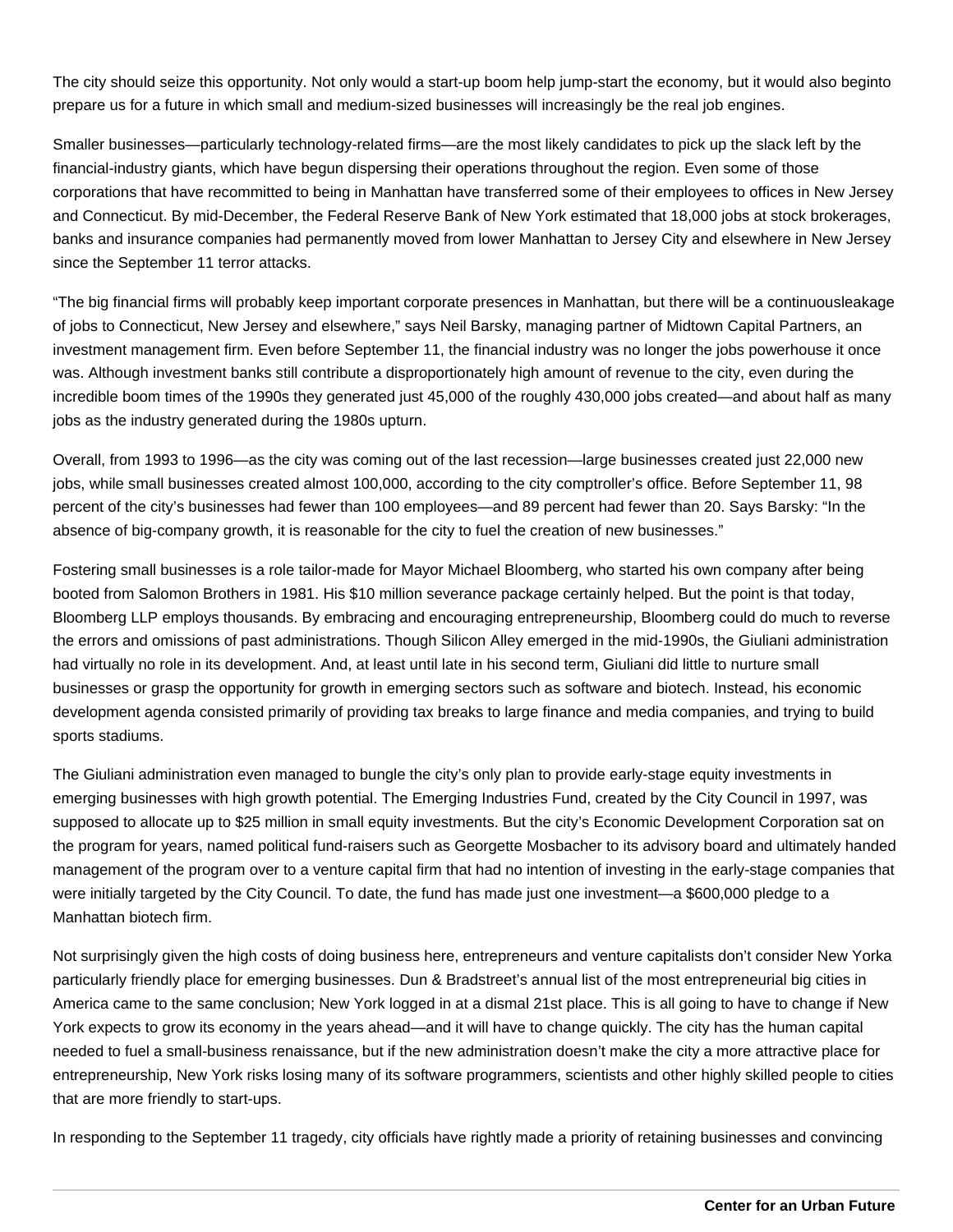large employers forced out of the city by the attacks to return to New York. But there's no reason why the Bloomberg administration shouldn't also pursue a parallel strategy of nurturing emerging businesses, particularly those that have potential for growth.

Though the city isn't in a position to be spending money on ambitious new projects, Mayor Bloomberg can lay the groundwork for such a strategy without breaking the bank. There are a number of things he can do to signal to potential entrepreneurs and investors that his administration is going to make a break from the past—and make a priority of promoting and supporting new businesses.

For starters, he can make sure New York remains a place where people want to live and work. Among other things, this means continuing to make quality-of-life issues such as safety a priority, and forging a realistic plan to create more affordable housing.

He could also send a strong message by restructuring EDC—an agency that essentially reacts to the needs of a handful of large companies—into an organization with a more forward-looking, sector-based strategy of economic development that addresses the needs of businesses both large and small within several key industries.

Bloomberg could personally call on New York-based venture-capital firms to make investments in local companies—something they haven't always done. He could urge local academic leaders to push for greater crosscollaboration between technology research programs and business schools—a marriage that could lead to the creation of more businesses. And, in coordination with industry associations, his administration could sponsor a series of business workshops that would bring together potential entrepreneurs, people who have succeeded in starting businesses, venture capitalists, university technology program officials and groups that provide technical assistance to new businesses. For more ideas, and for assistance, the mayor could easily tap existing resources, including the Industrial Technology Assistance Corporation, the Borough of Manhattan Community College's high-tech incubator in lower Manhattan and R&D programs at local universities.

Of course, a more nurturing environment alone will not suffice. "What entrepreneurs really need is money," says Syl Tang, founder and CEO of HipGuide, a multimedia city and lifestyle guide. "Whenever I've been asked what would make the difference, that's what I tell government agencies and pretty much any organization that I think really wants a truthful answer—but somehow we still get offered everything but." More than anything else, entrepreneurs need early-stage capital—seed money to cover the cost of protecting intellectual property, writing business plans, refining technology and keeping founders afloat until they reach the point where they can access funding from venture capitalists and other investors.

"For the first-time entrepreneur, it is difficult to get the seed funding," says venture capitalist Jack Hidary. "It would be helpfulif something could be done for more of that seed stage."

Fortunately, nearly \$25 million of city money previously allocated to the Emerging Industries Fund is now most likely available for that purpose. The mayor should instruct EDC to restructure the program to make small seed investments—this time under a newly created advisory board of successful entrepreneurs and "angel" investors.

Finally, the administration should make sure to embrace the city's other entrepreneurial class—first-generation West Indians, Nigerians, Guyanese, Dominicans and other new immigrants living in the five boroughs. Entrepreneurship among immigrants helped keep the city's economy going during the last recession. The city could encourage a similar response to the current downturn by creating community entrepreneurial assistance centers in each borough to provide technical assistance and training.

All of this is possible. The opportunity is here. Whether it happens or not may depend on whether the city's entrepreneurturned-mayor makes it a priority.